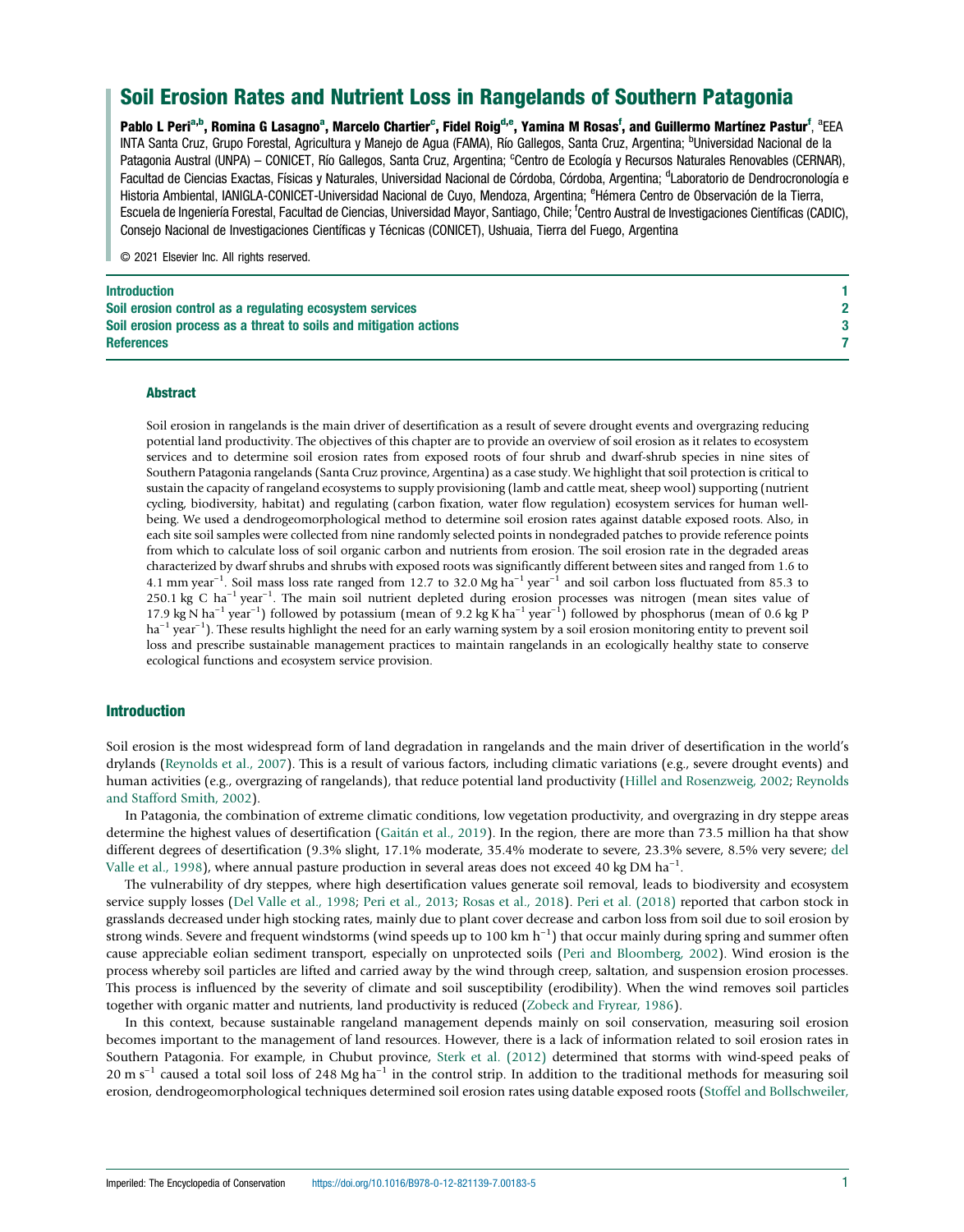<span id="page-1-0"></span>[2008\)](#page-7-0). The vertical distance between the upper portion of the exposed stem-root interface of plants having annual wood ring structures and the actual soil surface can be used as an indicator of soil erosion since plant establishment ([Chartier et al., 2009\)](#page-7-0).

The objective of this chapter is to provide an overview of soil erosion as it relates to ecosystem services and to determine soil erosion rates from exposed roots of four shrub and dwarf-shrub species in nine sites of Southern Patagonia rangelands corresponding to severe and very severe desertification categories as a case study.

#### Soil erosion control as a regulating ecosystem services

The capacity of rangeland and agricultural ecosystems to provide ecosystem services (ES) for human well-being is strongly related to the condition of soils, their properties (physical, chemical, and biological characteristics), and their functions ([Adhikari and](#page-6-0) [Hartemink, 2016\)](#page-6-0). While topsoil formation takes thousands of years, erosion can disintegrate all the organic matter and nutrients in the topsoil in a few years, dramatically reducing soil productivity. The extent of ecosystems' capacities to reduce erosion depends on many factors related to environmental conditions (amount of precipitation, wind velocity, soil properties, slope, and vegetation characteristics) and pressures (agricultural management practices and overgrazing) (Fig. 1). Many of those factors are taken into account in soil erosion models, such as the Universal Soil Loss Equation (USLE), to determine potential soil loss. [Guerra et al.](#page-7-0) [\(2014\)](#page-7-0) presented a modeling framework to assess actual soil erosion prevention that varies over time and space, mainly in regions at a high risk of desertification and soil degradation (Fig. 1).

Therefore soil protection is critical to sustain the capacity of rangeland ecosystems to supply provisioning ES (lamb and cattle meat, sheep wool), supporting ES (nutrient cycling, biodiversity, habitat), and regulating ES (carbon fixation, water flow regulation). Thus healthy soils, especially for agriculture and livestock production, contribute to a variety of ecosystem functions,



Fig. 1 Relationships between environmental pressures, condition, ecosystem services, and policy objectives in agroecosystems in the assessment of control of erosion rates. Adapted from Guerra C, Pinto-Correia T, and Metzger MJ (2014) Mapping soil erosion prevention using an ecosystem service modeling framework for integrated land management and policy. Ecosystems 17: 878–889.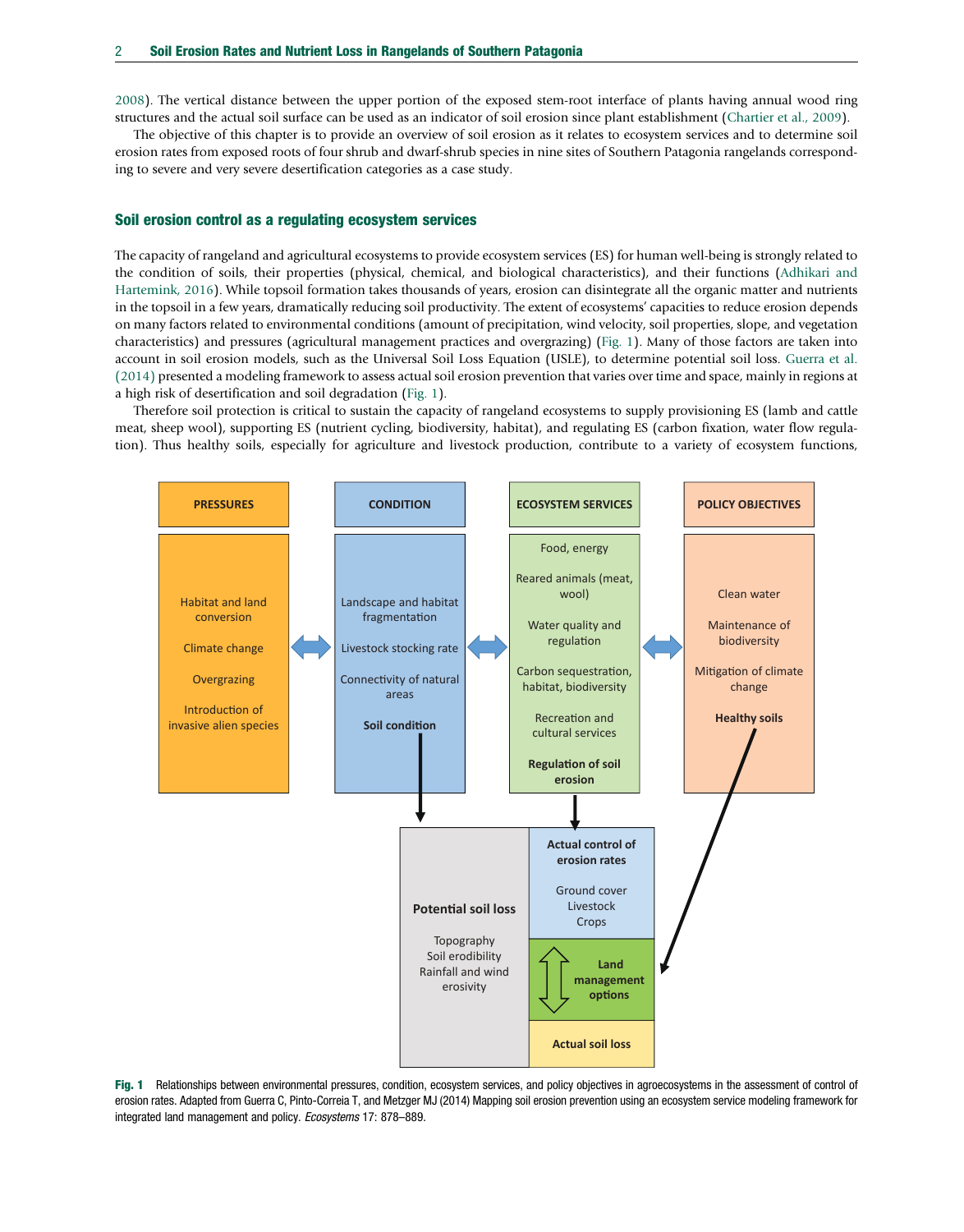including the ability to support biodiversity, land fertility, and the capacity to sustainably deliver multiple ES ([Fig. 1](#page-1-0)). These services include food and fiber, climate and water regulation, water purification, carbon sequestration, nutrient cycling, and provision of habitat for biodiversity ([Rinot et al., 2019\)](#page-7-0). Water flow regulation and water filtration regulate ES related to soil, given that flow regulation and filtration hinge on the percolation rate and the absorption capacity of soils, which are determined by factors such as clay and organic material content and composition ([Drobnik et al., 2018\)](#page-7-0). These regulating ES related to soil-water storage capacity provide human benefits in the form of drought prevention, especially in arid and semiarid environments.

Declines in regulating provision of services like those related to soil can result in declines in ecosystem resilience, and affect the provision of other ES ([Bennett et al., 2009\)](#page-7-0). Healthy soils are important for biodiversity conservation and act as carbon storage pools. For example, [Peri et al. \(2019a\)](#page-7-0) reported a strong trend between the number of threatened plant species and soil carbon in Southern Patagonia, and [Rosas et al. \(2018\)](#page-7-0) showed that biodiversity among lizards in dry steppe habitats depends on the degree of desertification due to the human impacts (e.g., livestock). Soils are also the medium on which grassland plants are grown and their functionality is the basis for the biomass production that sustains animal provisioning ES. Thus degraded soils from heavy and unsustainable grazing conditions threaten the future of livestock productivity, and therefore the long-term well-being of the local economy. These impacts on farming development have driven sheep stocks to decline by half since the early 20th century, and left more than 500 farms abandoned ([Coronato et al., 2015](#page-7-0)). In addition, soils preserve related cultural ES by storing geological and archeological heritage.

#### Soil erosion process as a threat to soils and mitigation actions

The main threats to soils that lead to soil degradation and negative impacts on the supply of soil-related ES include soil erosion, soil contamination, decline in soil organic matter, soil compaction, decrease in soil biodiversity, salinization, floods, and landslides. Soil erosion leads to soil degradation through loss of soil material and soil organic carbon and nutrients, resulting in a decrease in soil-related ES supply. Degraded soils with reduced biodiversity due to erosion processes drive a soil functions deterioration and consequent reduction of ES delivery. Overgrazing by livestock can affect soil-related ES by altering the structural condition of soils. For example, [Peri \(2011\)](#page-7-0) reported that C stock in grasslands decreased from 130 Mg C ha<sup>−1</sup> under low grazing intensity (0.10 ewe ha<sup>-1</sup> year<sup>-1</sup>) to 50 Mg C ha<sup>-1</sup> at a heavy stocking rate (0.70 ewe ha<sup>-1</sup> year<sup>-1</sup>) mainly due to a decline in plant cover and C lost from soil (primarily from the organic layer in increasingly bare areas) as a consequence of soil erosion by strong winds.

Soil erosion has both local and regional impacts, which can often be mitigated by the adoption of suitable land management practices. Landscape management that reduces erosion risk and improves soil productivity directly translates into economic benefits generated by associated production systems ([Alam et al., 2014\)](#page-6-0). Thus soil conservation measures and best management practices could enhance yields and thereby ensure food security. For example, [Lal \(2004\)](#page-7-0) estimated that improving soil quality with an increase of 1 t SOC ha<sup>-1</sup> year<sup>-1</sup> in the root zone can increase annual food production in developing countries by 24–32 million tons of food grains that could assist in achieving food security.

Land management decisions at the farm level such as those concerning stocking density of livestock, grazing pressure, and shrub control may mitigate soil erosion by maintaining adequate vegetation cover. Vegetation regulates soil erosion and therefore mitigates the impact that results from the combination of the erosive power of wind and/or precipitation and the biophysical conditions of a given area. Restoration of degraded drylands is urgently needed to mitigate climate change and reverse desertification. Restoration of degraded dryland ecosystems is frequently constrained by low and variable precipitation, low soil fertility, and a prevalence of invasive species. Passive restoration methods like reducing livestock grazing are often ineffective, as degraded dryland environments can exhibit stability and resilience in undesired states ([Hoover et al., 2020](#page-7-0)). As an alternative, seeding is a widely used approach for dryland restoration, as it is a feasible strategy for reintroducing desired native species at large spatial scales [\(Kildisheva](#page-7-0) [et al., 2016](#page-7-0)).

For policy makers, a specific understanding of the ES that soils provide can serve as a powerful tool to inform economically and environmentally beneficial management strategies. Healthy soils should be an important priority for national and regional policies, reflected in regulations that aim to sustainably secure and restore soil functions by protecting soils against harmful changes and remediating contaminated sites ([Fig. 1\)](#page-1-0). At the international level, recognizing the contribution of soils to ecosystem services, the Food and Agriculture Organization of the UN has established the Global Soil Partnership that advocates for and coordinates initiatives to ensure that soils are represented in global change dialogs and policy decisions.

#### 1. Study case in Southern Patagonia: Quantifying the erosion rate

For this study, using the PEBANPA (Parcelas de Ecología y Biodiversidad de Ambientes Naturales en Patagonia Austral—Biodiversity and Ecological long-term plots in Southern Patagonia) network ([Peri et al., 2016](#page-7-0)), we selected nine permanent plots across Santa Cruz province corresponding to severe and very severe desertification categories [\(Fig. 2](#page-3-0)). In the region, annual rainfall ranges from 800 to 1000 mm year<sup>-1</sup> in the Andes Mountains (west) and decreases to 200 mm year<sup>-1</sup> in the eastern steppe sector of Santa Cruz province. The mean annual precipitation to potential evapotranspiration ratio of the steppe fluctuates between 0.45 and 0.11, with marked soil water deficits in summer. The variations in local topographic and edaphic characteristics, combined with a significant precipitation gradient, substantially influence the grasslands' forage production. Mean annual temperatures range between 5.5 °C and 8.0 °C. The windiest season occurs between November and March, producing frequent and severe south-southwesterly windstorms sometimes reaching over 80 km h<sup>-1</sup>. The main economic activities in the evaluated sites are related to extensive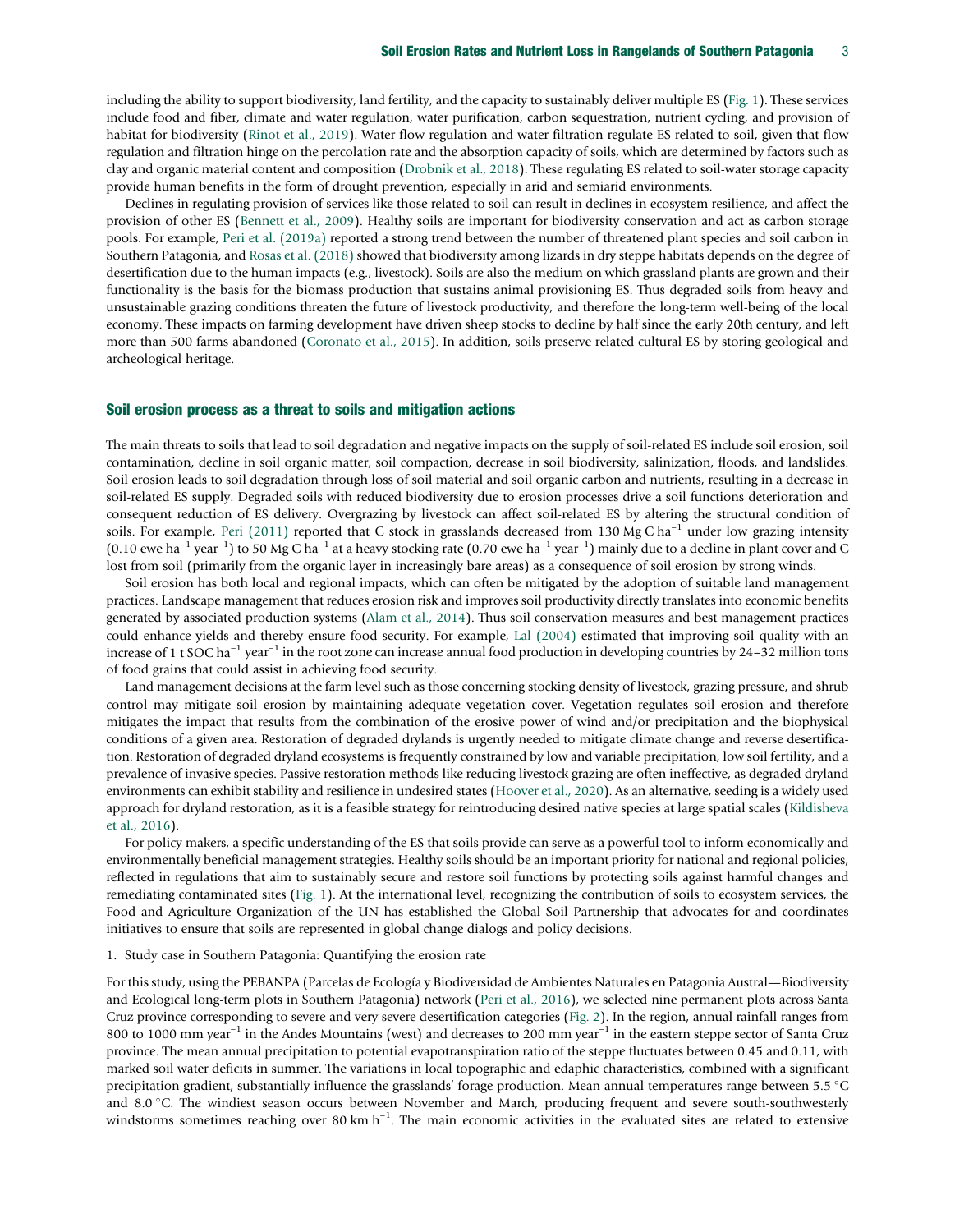<span id="page-3-0"></span>

Fig. 2 Study area. Location (light gray = South America, dark gray = Argentina, black = Santa Cruz province). Sample sites are indicated by black dots. The desertification index is evidenced by: dark green  $=$  none; light green  $=$  slightly degraded; vellow  $=$  moderate desertification; orange  $=$  moderate to severe desertification; pink = severe desertification; red = very severe desertification. Modified from Del Valle HF, Elissalde NO, Gagliardini DA, and Milovich J (1998) Status of desertification in the Patagonian region: Assessment and mapping from satellite imagery. Arid Land Research and Management 12: 95–121.

sheep production, primarily of the Corriedale breed. The long-term intensity of grazing on each farm estimated from the mean sheep-stocking rates in the study area ranged from  $0.12 \pm 0.02$  to  $0.24 \pm 0.10$  ewe ha<sup>-1</sup> year<sup>-1</sup>.

All PEBANPA plots were permanently marked and assessed at least once during the flowering period (spring–summer) for accurate plant identification. At each sampling location, plant diversity was measured in a 20 m  $\times$  50 m quadrant (1000 m<sup>2</sup>). This plot size enables regional comparisons of diversity-associated factors for the broad vegetation types (e.g., grasslands, shrublands, and forests). The species were classified as native, endemic, and exotic and by life-form (herb, graminoids, tussock grass, fern, shrub, dwarf shrub, tree); by life span (perennial, annual, biennial); and by location of the plant's growth point (meristem) based on the Raunkiær classification system (geophyte, chamaephyte, phanerophyte, hemicryptophyte, cryptophyte, therophyte). The bare eroded soil of the studied sites varied from 38% to 75%, and the vegetation of the grass-shrub steppe was dominated by grasses and sedges (Bromus, Carex, Festuca gracillima, Hordeum, Jarava, Poa, Rytidosperma virescens), dwarf shrubs and herbs (Nardophyllum, Perezia, Azorella, and Nassauvia), and shrubs (Berberis, Colliguaja intergerrima, Chuquiraga, Mulguraea, Lycium, Schinus marchandii) admixed. In the field, degraded areas within each site were identified by several signs of soil erosion: desert pavement, gravels in pedestals, and exposed roots of woody plants.

In each site, soil samples were collected from nine randomly selected points in nondegraded patches (reference areas without soil erosion) using a hand auger (30 cm depth). Samples from nondegraded patches were used to evaluate rates of soil organic carbon (SOC) and nutrient loss as a result of erosion. Coarse root debris >2 mm from soil samples was removed by sieving. To reduce the number of chemical analyses, we pooled individual soil samples into combined samples. From the nine samples collected within each quadrant we created three composite samples containing an equal proportion of soil from three auger holes  $(n = 3$  for each site). The samples were finely ground to below 2  $\mu$ m using a tungsten-carbide mill. Measurements of SOC concentration were derived from the dry combustion (induction furnace) method. Measurements of %N (nitrogen), %P (phosphorus), and %K (potassium) were made with a LECO auto-analyzer. Soil bulk density was estimated using the cylindrical core method  $(n = 3)$  (i.e., collecting a known volume of soil using a metal tube pressed into the soil (intact core), and determining the weight after drying).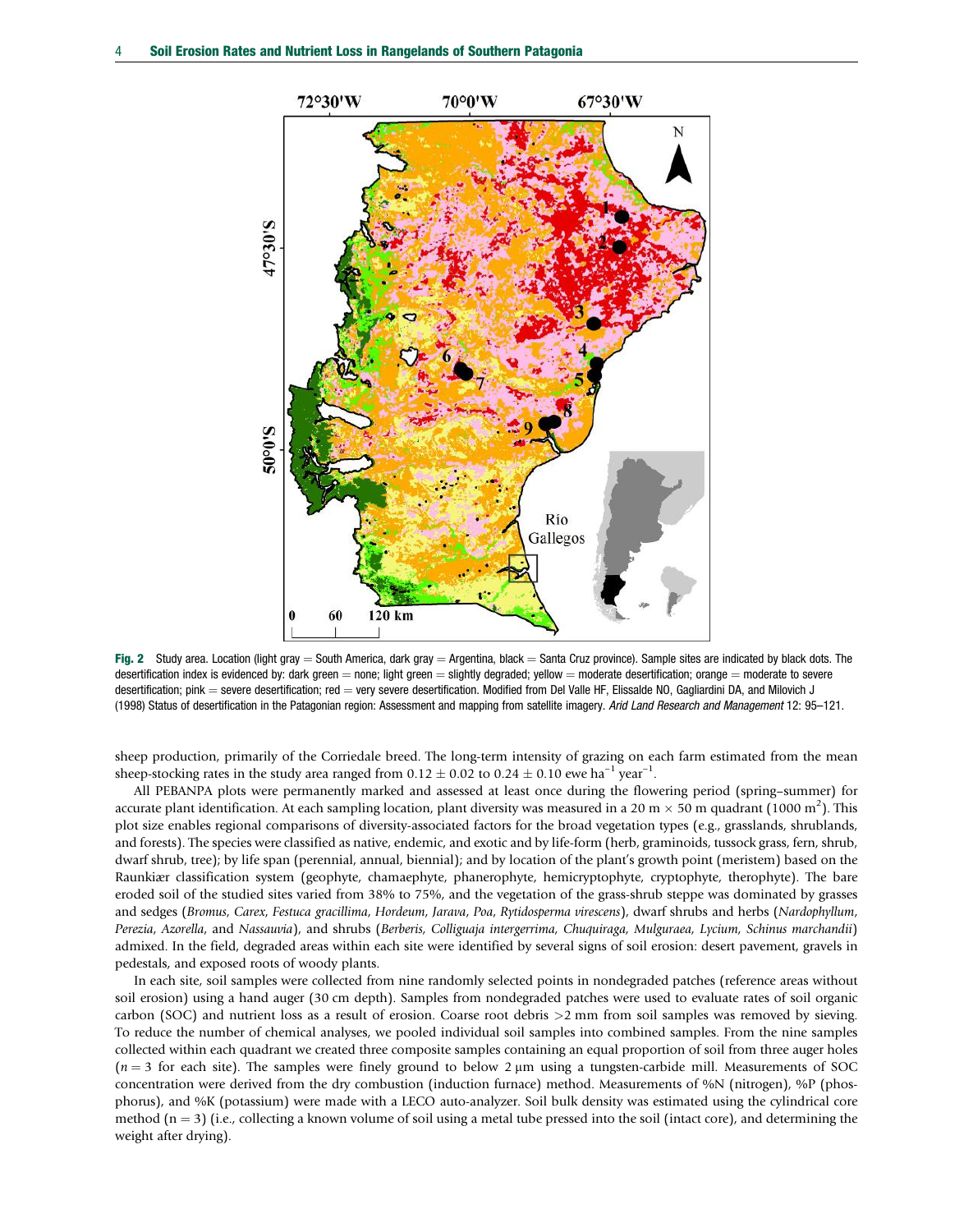The shrubs selected for growth ring and chronology measurements were Schinus marchandii Barkley, Lycium ameghinoi Speg, Chuquiraga aurea Skottsb., and Mulguraea tridens (Lag.) N.O'Leary & P.Peralta. Ten shrub plants with highly exposed roots were randomly selected in each site. For each selected plant, the distance between the upper root portion and the soil surface was measured with a ruler. Then the plants were harvested, put in plastic bags, and taken to the laboratory where they were transversely sectioned at the upper root portion (stem-root interface). The samples were processed according to conventional techniques used in dendrochronology ([Stokes and Smiley, 1968](#page-7-0)). Growth rings were dated under a binocular magnifier, and the ring widths were measured to an accuracy of 0.001 mm. The ring widths of the selected shrub plants were cross-dated using the skeleton plot method to define pointer years ([Schweingruber et al., 1990](#page-7-0)). The mean annual soil erosion rate was determined by dividing the heights of the exposed roots by the number of years each plant had lived.

We used the logistic model to describe the dynamic of the erosion process in degraded areas of the studied sites, as it was demonstrated by [Chartier et al. \(2009\)](#page-7-0) to be the model that best reflects soil erosion rates in Patagonian rangelands.

Bulk soil densities, soil carbon, and nutrients in nondegraded patches are presented in Table 1. The mean length of all obtained chronologies ranged from 39 years for Chuquiraga aurea (1974–2013) to 61 years for Schinus marchandii (1952–2013) based on the mean annual growth ring index of dwarf shrub and shrub plants. The mean ring width ranged from a minimum of 0.07 (Lycium ameghinoi) to a maximum of 0.46 mm year<sup>-1</sup> (Mulguraea tridens).

The soil erosion rate in the degraded areas ([Fig. 3](#page-5-0)) characterized by dwarf shrubs and shrubs with exposed roots was significantly different between sites and ranged from 1.6 to 4.1 mm year<sup>-1</sup> (Table 1). This is consistent with [Chartier et al. \(2009\)](#page-7-0) who estimated soil erosion rates of 2.4 and 3.1 mm year<sup>-1</sup> from exposed roots of the dwarf shrub Margyricarpus pinnatus in two ecological sites in the northeastern rangelands of Patagonia. Kliment'[ev and Tikhonov \(2001\)](#page-7-0) reported that erosion under anthropic conditions might reach 2.0 mm year<sup>-1</sup>, which significantly exceeds the rates of topsoil formation and natural erosion.

To estimate annual soil erosion mass and nutrient loss per hectare, we used the percentage of effective eroded soil in each site and the soil bulk densities; carbon and nutrient content measurements; and soil erosion rates from Table 1. The loss of soil mass, soil carbon, and nutrients from erosion varied across evaluated sites [\(Fig. 4\)](#page-6-0). Soil mass loss rate ranged from 12.7 (site 7) to 32.0 Mg ha<sup>-1</sup> year<sup>-1</sup> (site 9).

In Chartier et al.'s study ([2009](#page-7-0)), the erosion rate in degraded patches (10% of surface cover) was equivalent to 28.8 and 38.4 Mg ha<sup>−1</sup> year<sup>−1</sup> of sediment in the pediment-like plateau and the flank pediment, respectively. In an arid closed basin of northeastern Patagonia, [Coronato and del Valle \(1993\)](#page-7-0) reported by using the universal soil loss equation a maximum value of 11.3 Mg ha−<sup>1</sup> year−<sup>1</sup> from the estimate of fluvial erosion. [Sterk et al. \(2012\)](#page-7-0) by measuring eolian mass fluxes in the valley of Sarmiento (Chubut province, Argentina) reported a value of 248 Mg ha<sup>-1</sup> of total soil loss in storms with wind speed that peaked at  $20 \text{ m s}^{-1}$  in the control strip, and heavily depleted the soil of its erodible fraction.

According to our findings, soil carbon loss fluctuated from 85.3 (site 1) to 250.1 kg C ha<sup>-1</sup> year<sup>-1</sup> (site 3). The soil nutrient most depleted by erosion was nitrogen (mean sites value of 17.9 kg N ha<sup>-1</sup> year<sup>-1</sup>) followed by potassium (mean of 9.2 kg K ha<sup>-1</sup> year<sup>-1</sup>) and phosphorus (mean of 0.6 kg P ha<sup>-1</sup> year<sup>-1</sup>) ([Fig. 4\)](#page-6-0). Soil nitrogen loss rate varied from 6.4 (site 7) to 35.2 kg N ha<sup>-1</sup> year<sup>-1</sup> (site 9); phosphorus loss from 0.3 (site 3) to 1.4 kg P ha<sup>-1</sup> year<sup>-1</sup> (site 6); and potassium loss from 3.3 (site 1) to 23.7 kg K ha<sup>-1</sup> year<sup>-1</sup> (site 9) [\(Fig. 4\)](#page-6-0). In a regional study, [Peri et al. \(2018\)](#page-7-0) determined that increased long-term animal stocking rates decreased soil organic content (SOC, 0–30 cm) values with the desertification gradient (from 10.6 without desertification presence to 4.4 kg C m−<sup>2</sup> at sites where desertification was pronounced) due to erosion processes in sites with low vegetation cover (or high bare soil cover). Similarly, [Peri et al. \(2019b\)](#page-7-0) reported that total soil nitrogen stocks (0–30 cm) decreased with desertification from 0.89 kg N m−<sup>2</sup> at sites with little desertification to 0.32 kg N m−<sup>2</sup> at sites where desertification was pronounced, probably reflecting erosion.

The differences in soil mass and nutrient losses between sites may be explained by potential differences in the susceptibility of soils to erosion, which depends on several interrelated factors such as climate, moisture availability, soil properties, topography, land cover, and management practices ([Lal, 2001\)](#page-7-0). The loss of soil mass, soil carbon, and nutrients described in the present study have probably been due to wind and water erosion processes, accelerated by heavy sheep grazing. Thus in Patagonia rangelands, as

Table 1 Range values of soil properties and plant parameters of nondegraded patches used to estimate the soil erosion rate at rangelands studied sites, Santa Cruz province, Southern Patagonia.

| Site           | Soil bulk density<br>(g cm $^{-3}$ ) | Soil $C(%)$ | Soil N (%) | Soil P<br>(mg $kg^{-1}$ ) | Soil K $(cmol(+))$<br>kg <sup>-1</sup> ) | Plant age<br>(year) | Height of exposed root<br>(mm) | Soil erosion rate<br>$(mm \text{ year}^{-1})$ |
|----------------|--------------------------------------|-------------|------------|---------------------------|------------------------------------------|---------------------|--------------------------------|-----------------------------------------------|
|                | 1.25                                 | 0.65        | 0.07       | 31                        | 0.65                                     | $45 - 52$           | 110-114                        | $1.9 - 2.3$                                   |
| $\overline{2}$ | 1.18                                 | 0.69        | 0.08       | 36                        | 0.73                                     | $40 - 51$           | 120-122                        | $2.0 - 2.7$                                   |
| 3              | 1.29                                 | 1.38        | 0.18       | 15                        | 0.82                                     | $44 - 50$           | 128-136                        | $2.5 - 2.8$                                   |
| 4              | 1.05                                 | 1.22        | 0.09       | 44                        | 1.39                                     | $40 - 45$           | 162-168                        | $3.2 - 3.8$                                   |
| 5              | 1.14                                 | 0.74        | 0.07       | 29                        | 1.23                                     | $55 - 61$           | 120-130                        | $1.6 - 2.2$                                   |
| 6              | 1.31                                 | 0.58        | 0.06       | 46                        | 1.27                                     | $35 - 39$           | 116-121                        | $2.7 - 3.1$                                   |
| $\overline{7}$ | 1.27                                 | 0.75        | 0.05       | 32                        | 1.32                                     | $49 - 53$           | 125-130                        | $2.1 - 2.5$                                   |
| 8              | 1.35                                 | 1.20        | 0.15       | 48                        | 1.41                                     | $36 - 42$           | 110-115                        | $2.8 - 3.1$                                   |
| 9              | 1.21                                 | 0.66        | 0.11       | 30                        | 1.90                                     | $50 - 57$           | $202 - 215$                    | $3.4 - 4.1$                                   |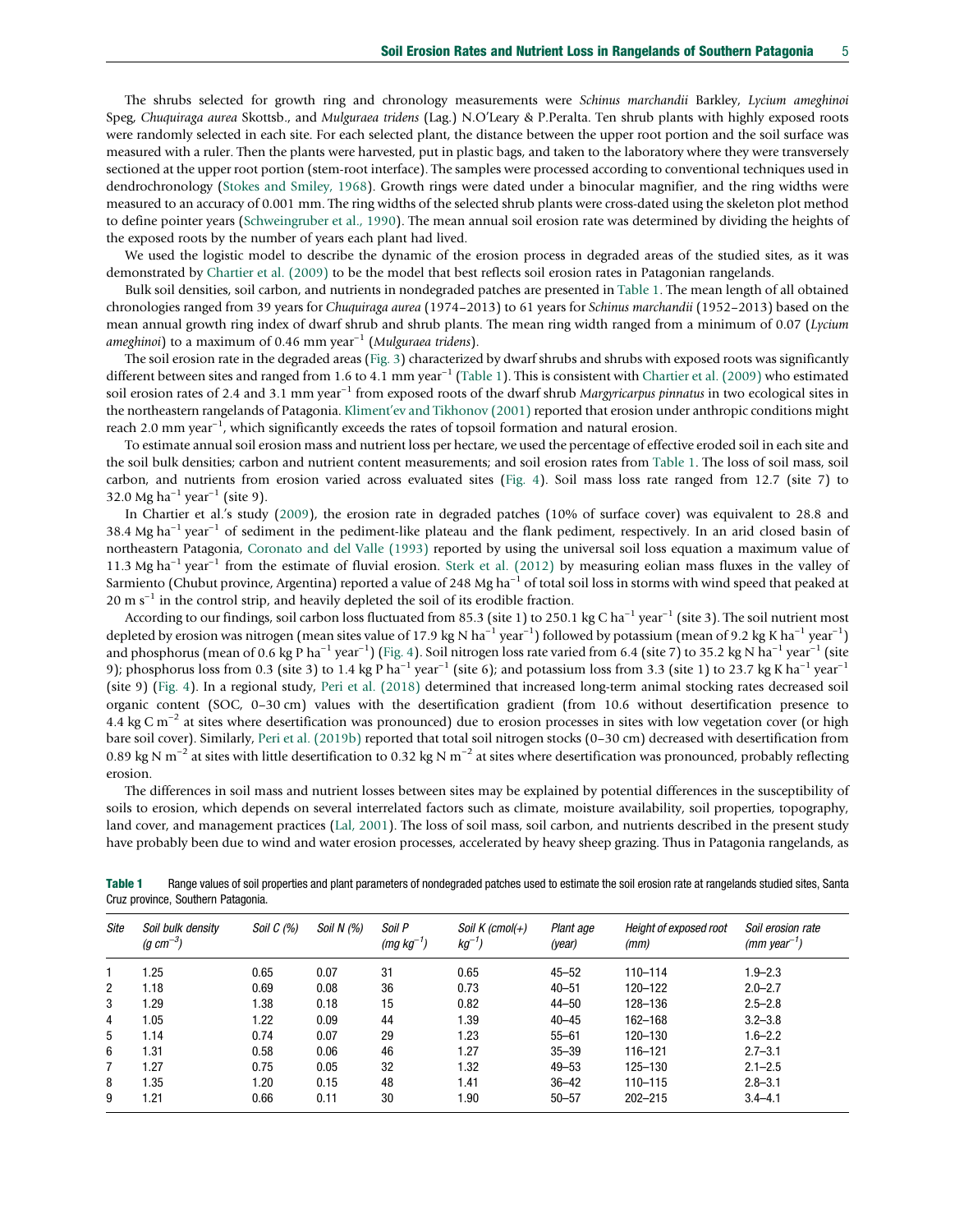<span id="page-5-0"></span>



in other arid and semiarid ecosystems, a decrease in the cover of perennial grasses due to overgrazing generally results in an acceleration of the soil erosion process ([Chartier and Rostagno, 2006](#page-7-0)). Moreover, the most common form of land degradation in many dryland systems around the world is related to a relatively rapid change in the composition of the plant community, with a shift between grasses and woody plants ([Van Auken, 2000](#page-7-0)). In our study areas, woody plants have been observed encroaching into degraded grasslands. Furthermore, the predicted increases in aridity and in the frequency of droughts in drylands globally, together with anthropogenic factors (e.g., overgrazing), indicate that there could be increasing land degradation through eolian soil erosion processes in future.

The soil loss rate estimated in our work was between 5.1 and 12.8 times greater than the soil loss tolerance value (T-value) of 2.5 Mg ha<sup>-1</sup> year<sup>-1</sup> based on the typical properties of root-limiting layers of subsurface soil at 0–25 cm depth ([USDA-NRCS, 1999](#page-7-0)). [Wischmeier and Smith \(1978\)](#page-7-0) defined T-value as "the maximum level of soil erosion that will permit a high level of crop productivity to be obtained economically and indefinitely." Because our results had a high T-value (severe erosion rates), the soil would not maintain productivity over time.

This situation brings a series of problems, such as decline of soil fertility and productivity, soil degradation, deterioration of grasslands, and reduction of ecosystem capacities to supply ES. Furthermore, soil erosion causes soil and nutrients loss and reduces depth of topsoil, which in turn reduces soil water storage capacity and soil fertility, and therefore grasslands yields. For example, [Pimentel and Kounang \(1998\)](#page-7-0) reported that crop productivity is reduced by 20%–40% when water utilization efficiency of an agroecosystem decreases by 10%–25% due to soil erosion. At the global level, mean agricultural production loss reached 0.3% per year following soil erosion rate, but yields declined faster in more eroded regions ([Biggelaar et al., 2003\)](#page-7-0).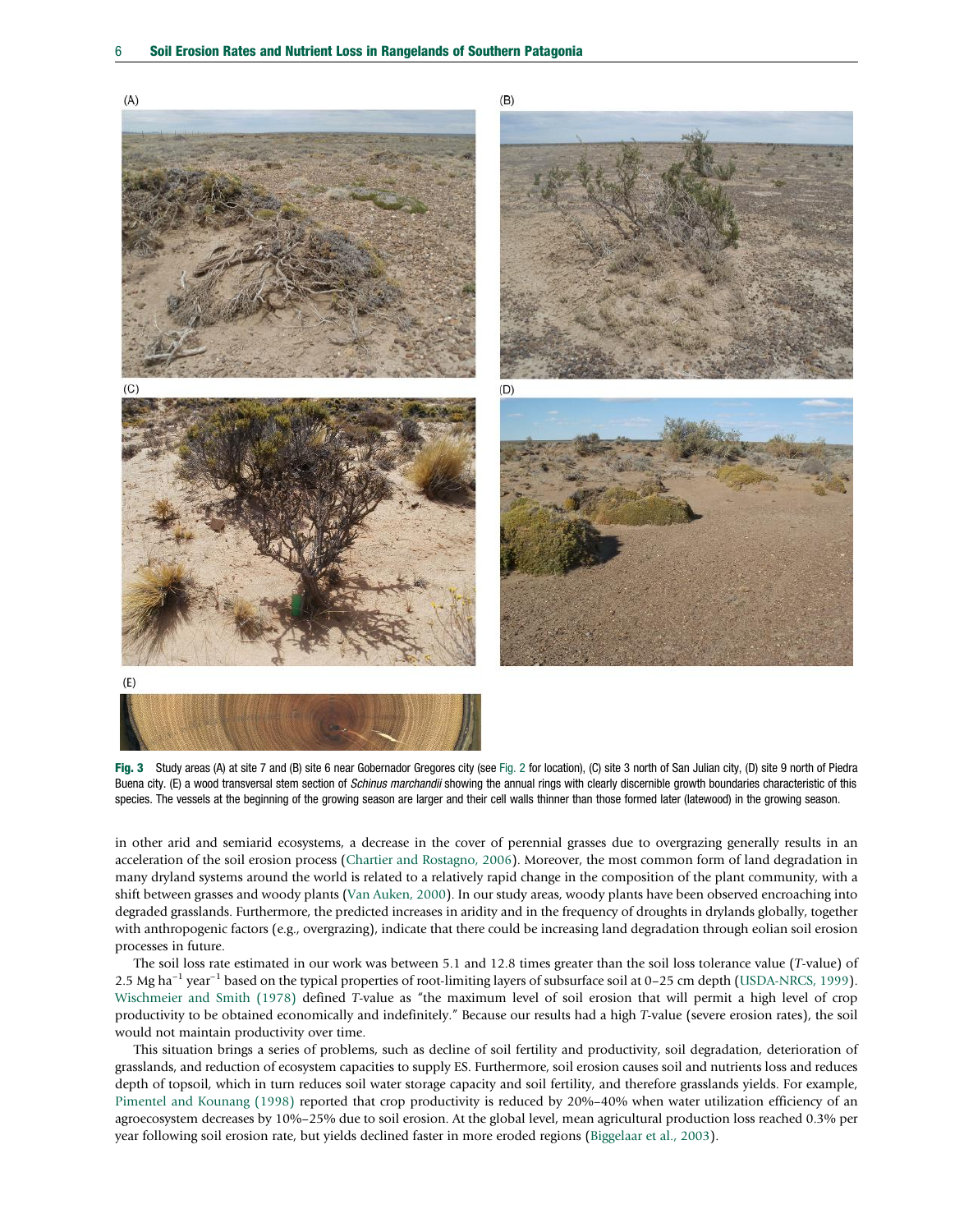<span id="page-6-0"></span>

Fig. 4 Annual soil erosion mass, carbon, and nutrient loss rates per hectare in the evaluated sites (see [Fig. 2](#page-3-0) for locations) of Santa Cruz province, Patagonia, Argentina.

Given these dire circumstances, decision-makers and experts need to implement centralized soil-erosion monitoring and early-warning systems to prevent soil loss, prescribe sustainable management practices, and maintain rangelands in an ecologically healthy state. It is crucial that, in semiarid rangelands, management practices keep a high perennial grass and litter cover to avoid soil erosion and reduction of ecosystem productivity.

## References

[Adhikari K and Hartemink AE \(2016\) Linking soils to ecosystem services-A global review.](http://refhub.elsevier.com/B978-0-12-821139-7.00183-5/rf0010) Geoderma 262: 101-111.

[Alam M, Olivier A, Paquette A, Dupras J, Revéret JP, and Messier C \(2014\) A general framework for the quantification and valuation of ecosystem services of tree-based intercropping](http://refhub.elsevier.com/B978-0-12-821139-7.00183-5/rf0015) systems. [Agroforestry Systems](http://refhub.elsevier.com/B978-0-12-821139-7.00183-5/rf0015) 88: 679–691.